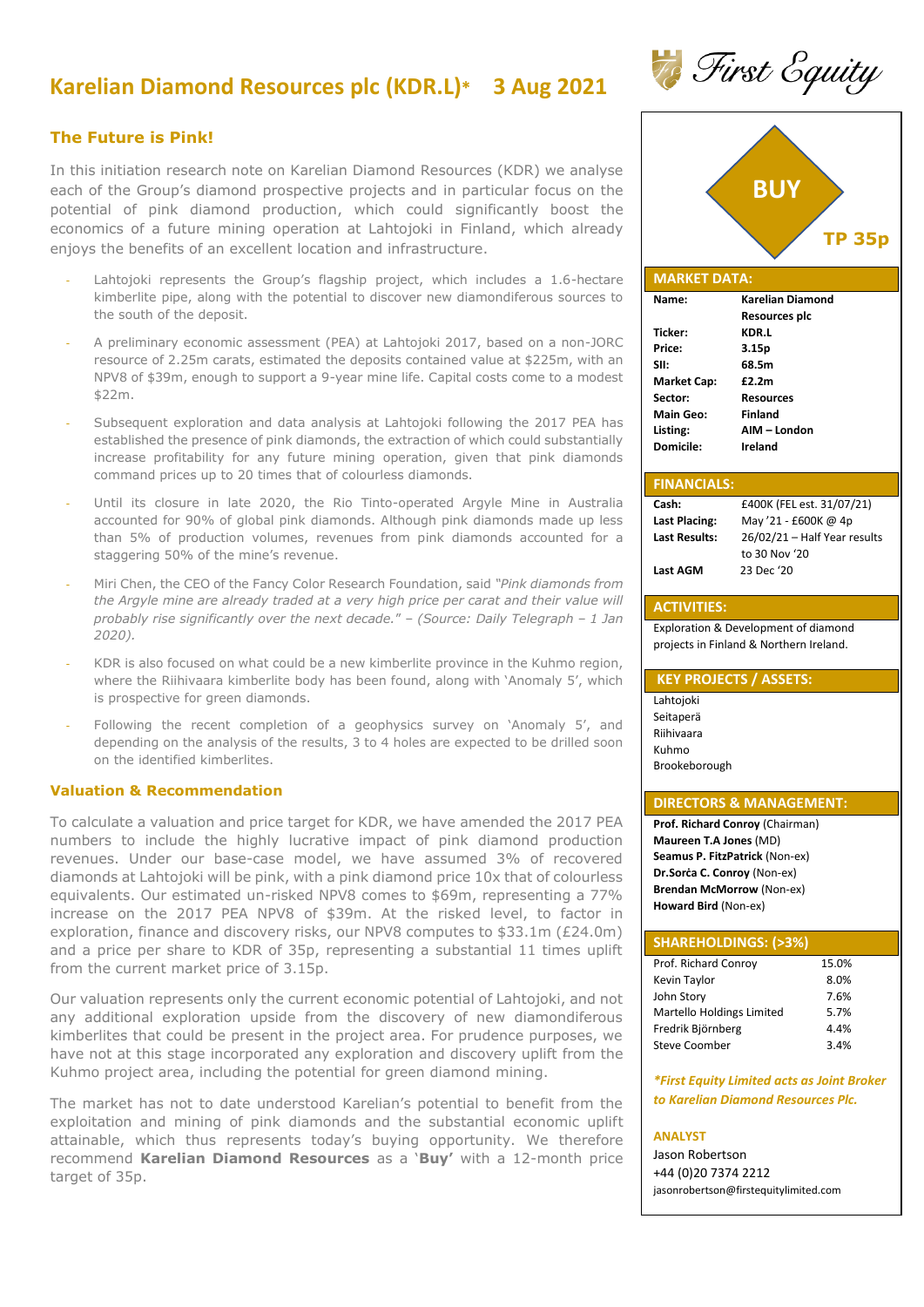

#### **OVERVIEW & INTRODUCTION**

**Karelian Diamond Resources plc** (KDR) listed on the London AIM in September 2005 after being spun-out from its holding company Conroy Diamonds and Gold plc (now Conroy Gold and Natural Resources plc).

Karelian is focused on exploration and development of diamond prospective projects in Finland (along with one project in Northern Ireland) and is headed up by two executive directors, Chairman. Professor Richard Conroy and Managing Director Maureen Jones.

To finance exploration and development, Karelian has completed several secondary placings, the most recent of which was announced in late May 2021, with £600K gross funds raised in a Placing at 4p. An existing debt of £80K owed to Richard Conroy and Maureen Jones was converted into equity as part of the financing. A total of 16.25m Warrants were issued to Placing investor subscribers (13m), debt conversion holders (2m) and Broker First Equity Limited (1.25m), at an exercise price of 8p per share, which could raise additional funds of £1.3m if they are all exercised within their 30-months period life.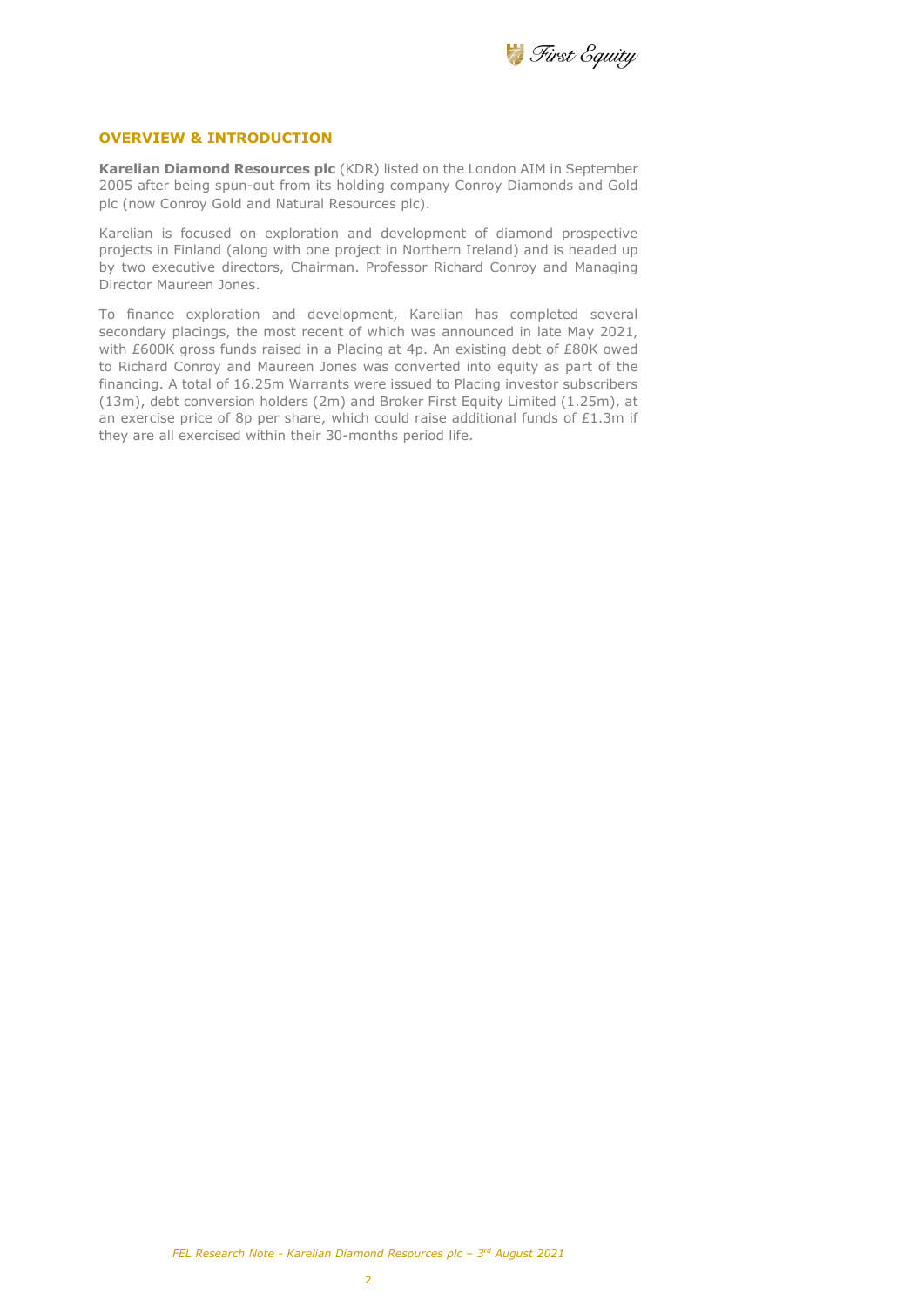

## **KARELIAN CRATON**

The Group's Finnish projects all lie within the Karelian Craton (or Baltic Shield) that overlays north and eastern Finland, along with the north-west tip of Russia, as illustrated in Fig 1:

On the Russian side of the Craton, two world class diamond deposits, Lomonosov and the Grib Pipe have been discovered.

Karelian's management believe that given the similar geology on the Finnish side of the craton to that in the Russian area, a world class diamond discovery could be made in Finland.



*Fig 1: The Karelian Craton overlaying Finland and north-west Russia (Source: KDR).* 

## **INFRASTRUCTURE AND ACCESS**

The infrastructure in Finland is excellent. There is direct access by road to the Lahtojoki diamond deposit and the discoveries by the Company in the Kuhmo area are also readily accessible. This situation in Finland is in great contrast with the relatively few other diamond deposits at an advanced stage of development such as, for example, the Naujaat project (North Arrow Minerals Inc.–NAR.V) in Northern Canada where other than by helicopter, access can be limited to ice-free shipping lasting for only about three months in the year.

Other advantages of Finland are the ready availability of power and a skilled work force, together with advanced technical and logistical services.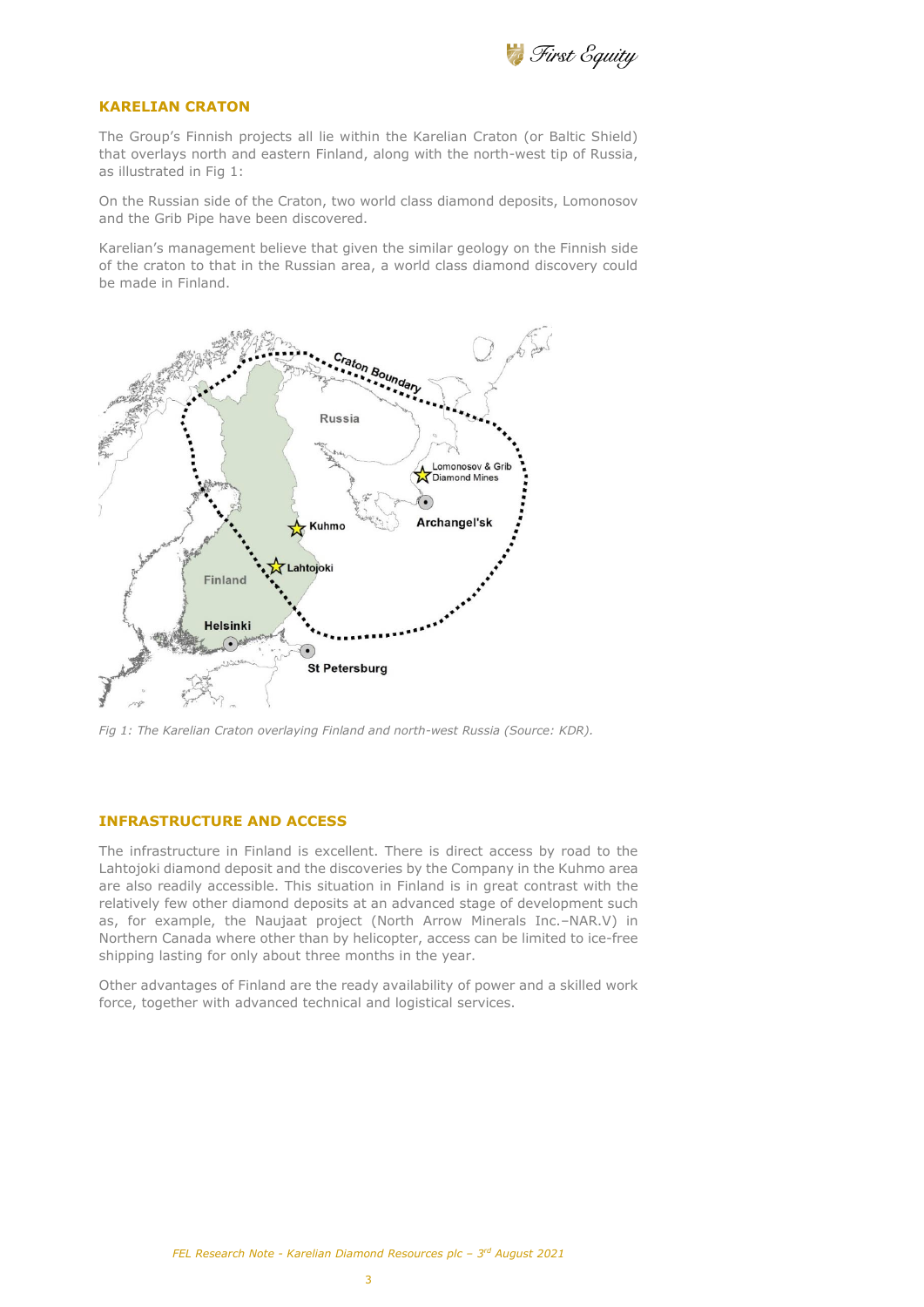

#### **PINK DIAMONDS**

#### **Overview**

Pink diamonds are highly sought after and extremely scarce, typically commanding a price up to 20 times that of normal colourless diamonds. The price depends on several factors in addition to the carat size, such as the colour intensity, cut, clarity and shape of the gemstone.

Pink diamonds come in a variety of shades, and like other coloured diamonds, are graded depending on colour intensity from 'Faint', 'Very Light', 'Fancy Light' at the lower end of the scale to the more highly valued shades of 'Fancy Vivid' and 'Fancy Deep'.

#### **Argyle Mine Closed in 2020**

Most of the world's supply has come from the Argyle Mine in Western Australia, which Rio Tinto operated until its closure in late 2020 and accounted for around 90% of global production. Pink diamonds are also mined in India, South Africa, Canada, Russia and Brazil. It is believed that once Rio's last inventory of recently mined pink diamonds from the closed mine are sold, that pink diamond prices could substantially increase and attain even higher multiple prices to colourless equivalents.

Production from pink diamonds at Argyle accounted for less than 5% of production but generated a staggering 50% of its revenue. For around 35 years during Argyle's operation, an annual tender took place, in which 50 to 60 small stones were typically sold to approved bidders in a sealed bidding process.

## **Auction Prices and Market Outlook for Pink Diamonds**

Large pink diamonds have recently attained some astonishingly high prices at auction. A 15.8 carat purple-pink diamond (named 'Sakura') sold for HK\$226m (US\$29.3m) through Christies in Hong Kong in May 2021, representing a value of US\$1.8m per carat. This diamond was cut from a rough 27.8 carat diamond discovered in Yakutia, northeast Russia in 2017. In November 2020, a 14.8 carat purple-pink diamond sold for US\$27m at auction in Geneva by Sotheby's (US\$1.82m per carat).

The record price in terms of overall value obtained at auction for a pink coloured diamond is the 59.6 carat 'Pink Star', for US\$83.2m in 2013 at Sotheby's, Geneva. Although the buyer defaulted on payments, the diamond was sold again by Sotheby's in Hong Kong for US\$71.2m in 2017 (US\$1.19m per carat). The 'Pink Star' was originally mined by De Beers in South Africa in 1999 from a 132.5 carat rough diamond.

Commenting on coloured diamonds, and in particular pink diamonds, Miri Chen, the CEO of the Fancy Color Research Foundation, said *"Fancy colour diamonds are a good outlet for long-term wealth preservation, and when a whole colour subcategory is about to disappear from the face of the earth, an investment prospect is even more relevant,"* ... *"Pink diamonds from the Argyle mine already trade at a very high price per carat and their value will probably rise significantly over the next decade. Their disappearance will be greatly felt in the jewellery landscape."* (Daily Telegraph 1st Jan 2020).

*(Sources: Cape Town Diamond Museum, Christies and Sotheby's websites, "What to Invest in for 2020: from £2.5m hyper-cars to diving watches and pink diamonds" – Daily Telegraph – 1st Jan 2020).*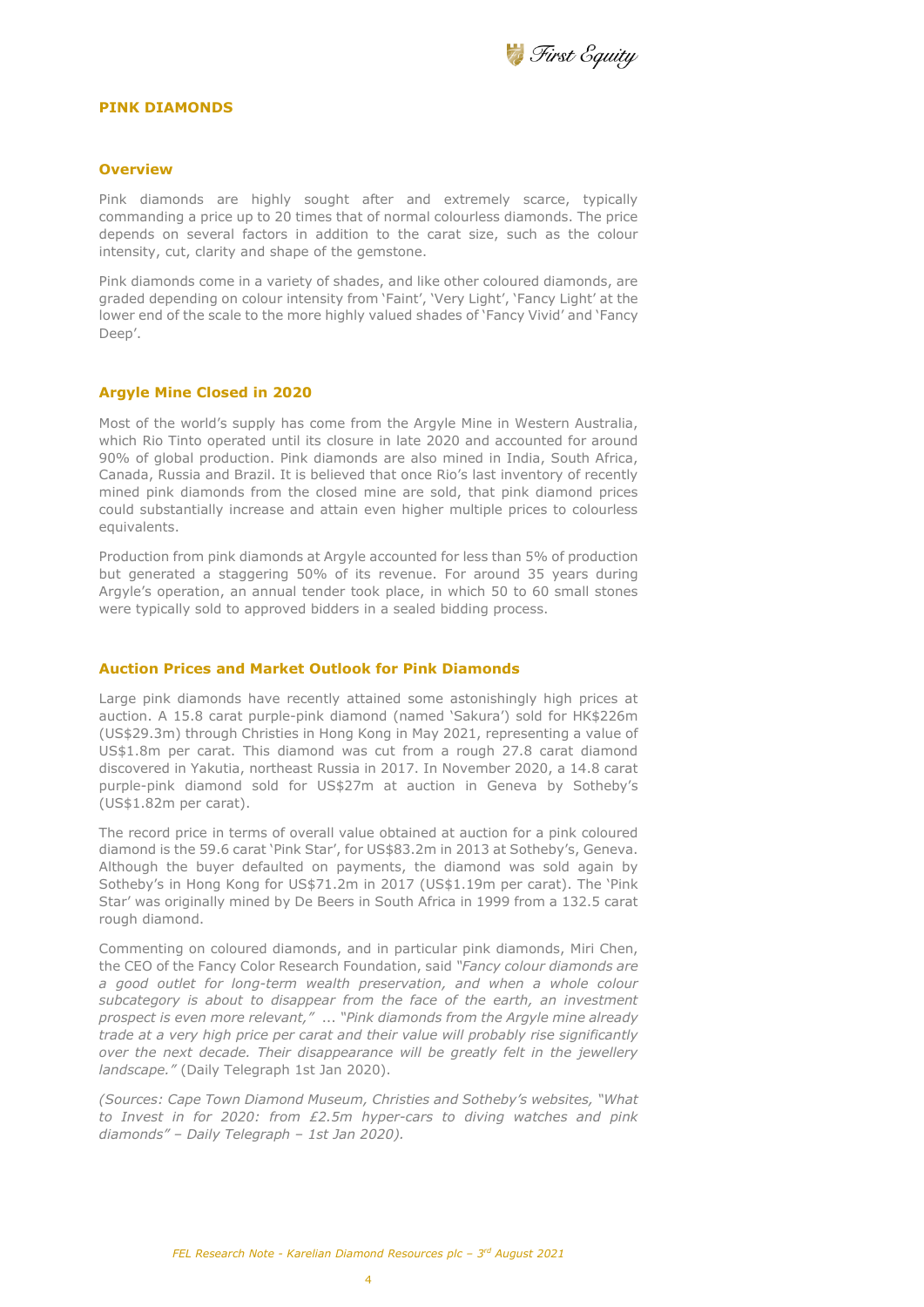

# **LAHTOJOKI PROJECT**

The Lahtojoki project comprises a Mining concession covering 71 hectares, which includes a kimberlite pipe over a surface area of 1.6 hectares, along with two exploration permits as outlined on Fig 2. A full mining permit to enable development of the deposit is currently being processed and awaiting issue.

The project was acquired in April 2016 for a cash consideration of €150K, along with the payment of a royalty to A & G Mining of 1% on diamond production up to 2.5m carats and 2% above 2.5m carats.



*Fig 2: Lahtojoki Licence areas (Source: KDR).* 

## **Previous Bulk Samples**

Exploration over the project has been conducted by several prospecting companies. Work undertaken by Ashton Mining (1989 to 1993) and European Diamonds (2004/05) advanced the furthest, involving both drilling and bulk sampling.

Ashton Mining undertook a 512-metre large diameter drilling programme in 1990 and obtained a mini-bulk sample of 23.3 tonnes. An average +0.85mm grade of 28 carats per hundred tons (cpht) was recorded.

In 1993 Ashton Mining excavated a 1,500-tonne bulk sample from one location on the western part of the kimberlite. Some of the sample was treated at a processing facility, returning an average +0.85mm grade of 5.7 cpht from 1,000 tonnes. The sample was collected within a highly diluted zone of kimberlitic breccias and is un-representative of the Lahtojoki Deposit.

European Diamonds did a 2,000-tonne bulk sample in two areas close to the Ashton bulk sample, of which only 500 tonnes of material were processed. The precise results are unknown and the processing is believed to have been suboptimal.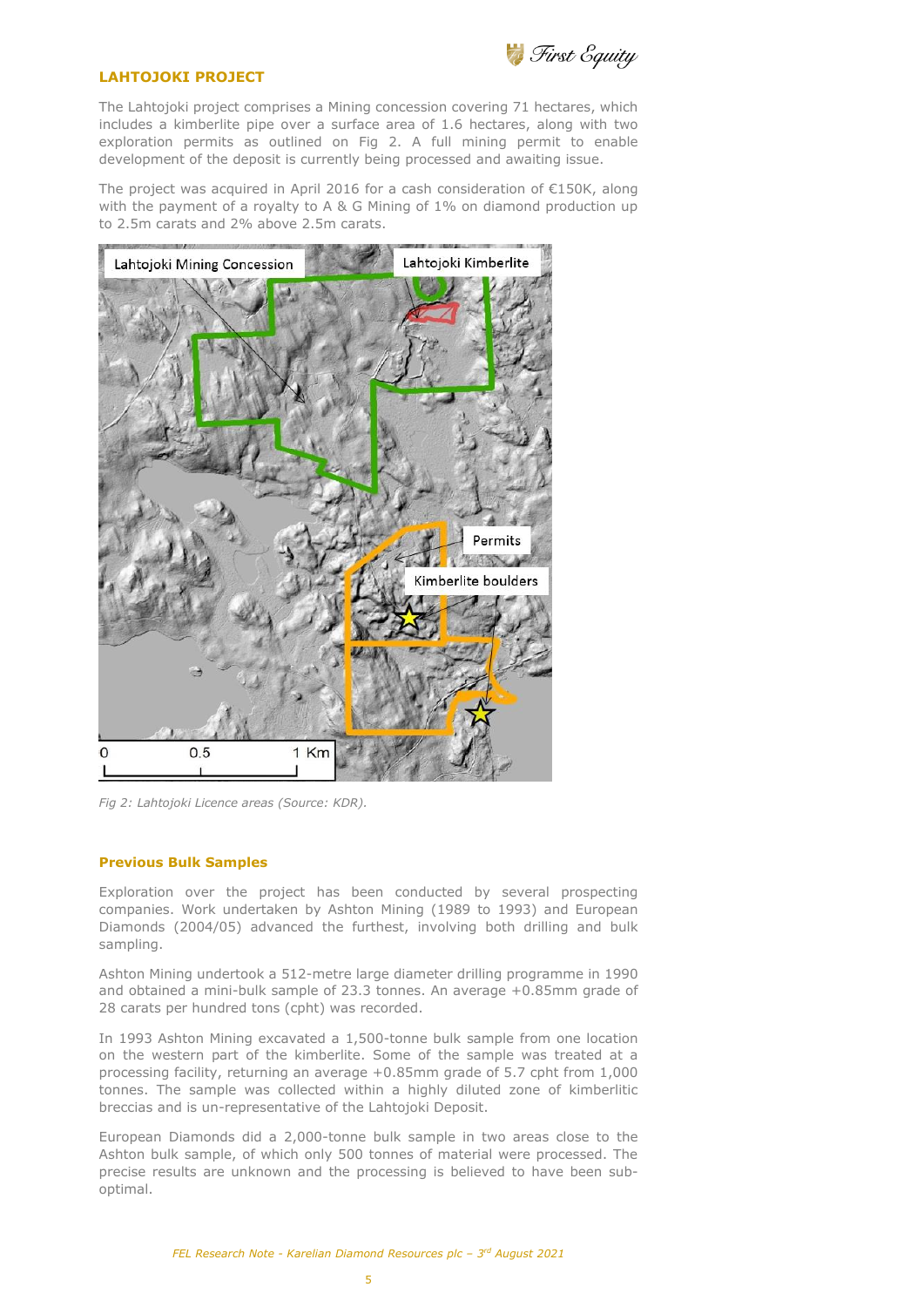First Equity



*Fig 3 & 4: Lahtojoki diamonds (Source: KDR).*

## **Expansion of Prospective Area**

Kimberlite boulders have been discovered to the south of the Lahtojoki diamond deposit. Subsequent studies have shown that the boulders are not derived from the Lahtojoki diamondiferous kimberlite pipe. Given that kimberlites occur in clusters, the findings could point to the potential of an undiscovered diamondiferous source in the area to the south of the Lahtojoki deposit. Exploration permits have been applied over this area, as detailed in the 5 March 2021 RNS.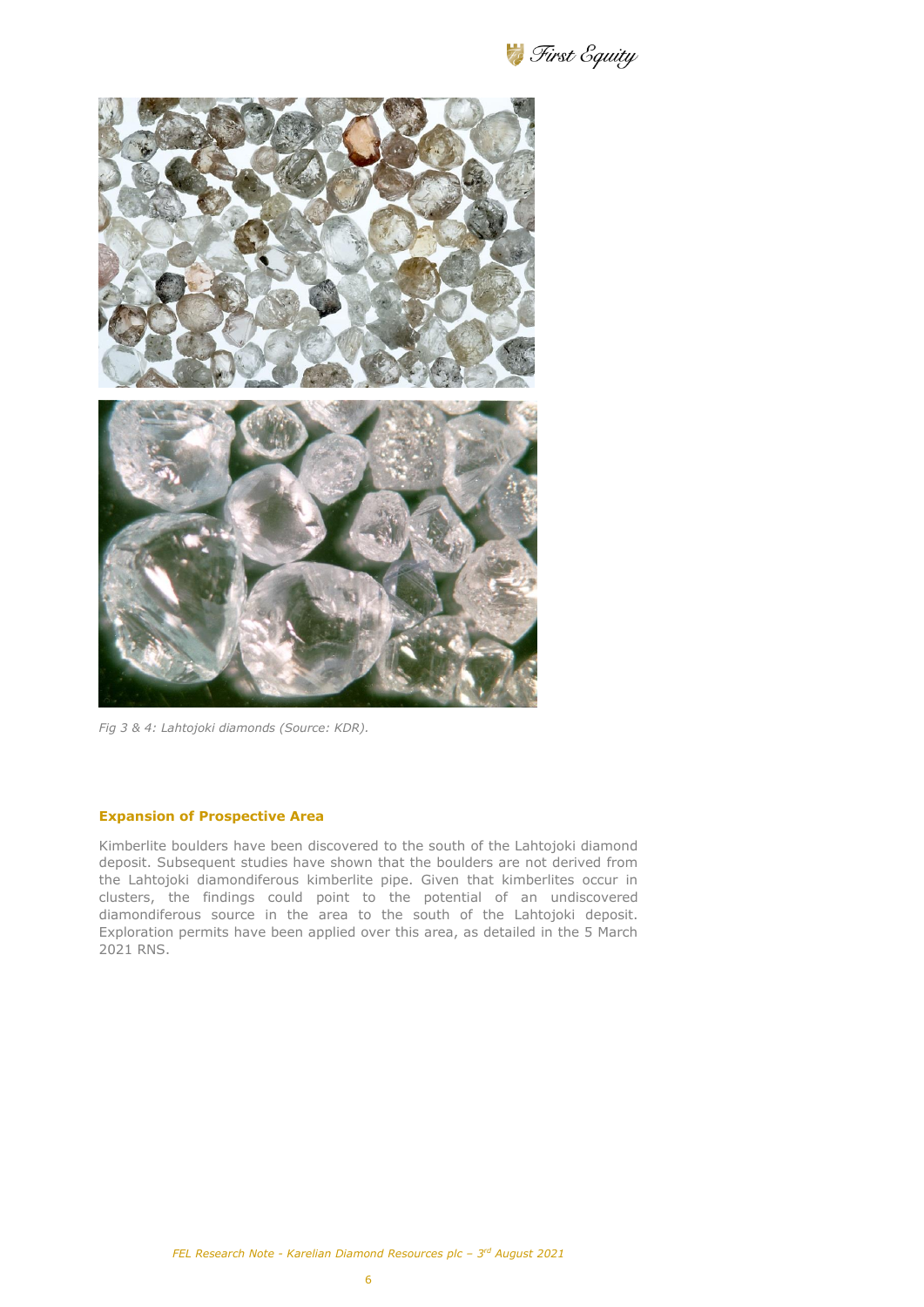

#### **Pink Diamonds Exploration**

The management are particularly excited about the presence of pink diamonds and coloured stones at Lahtojoki and their economic potential to substantially increase the profitability of any future mining operation.

Analysis and review of data available for inspection by the Company, along with photographs of diamonds from the deposit, would suggest the population of pink diamonds at Lahtojoki may be at least 3% and of 'high quality'.



*Fig 5: Pink Diamonds at Lahtojoki (Source: KDR).* 

#### **2017 Economic Analysis**

A **Preliminary Economic Assessmen**t (PEA) on the 1.6-hectare - Lahtojoki diamondiferous kimberlite pipe was published in August 2017, from work undertaken by consultant Michael Brennan based upon the extraction of clear (colourless) diamonds.

From analysis of microdiamond and mini-bulk sample data, the study estimated a +1mm recoverable grade of 39.7 carats per hundred tonnes. A non-JORC resource of 2.25m carats was estimated, based on drilling data down to 160 metres below the surface, with 5.6m tonnes. Assuming a value of US\$100 per carat, a contained value of US\$225m was computed.

**Mine Life –** 9 Years

**Recoverable Carats** – 2.11m

**NPV** - \$39m (8% discount rate)

**IRR** – 55%

**Payback** – 2 years

**Capital Costs** – US\$22m (\$14m plant costs, \$3m infrastructure & \$5m sustaining capital)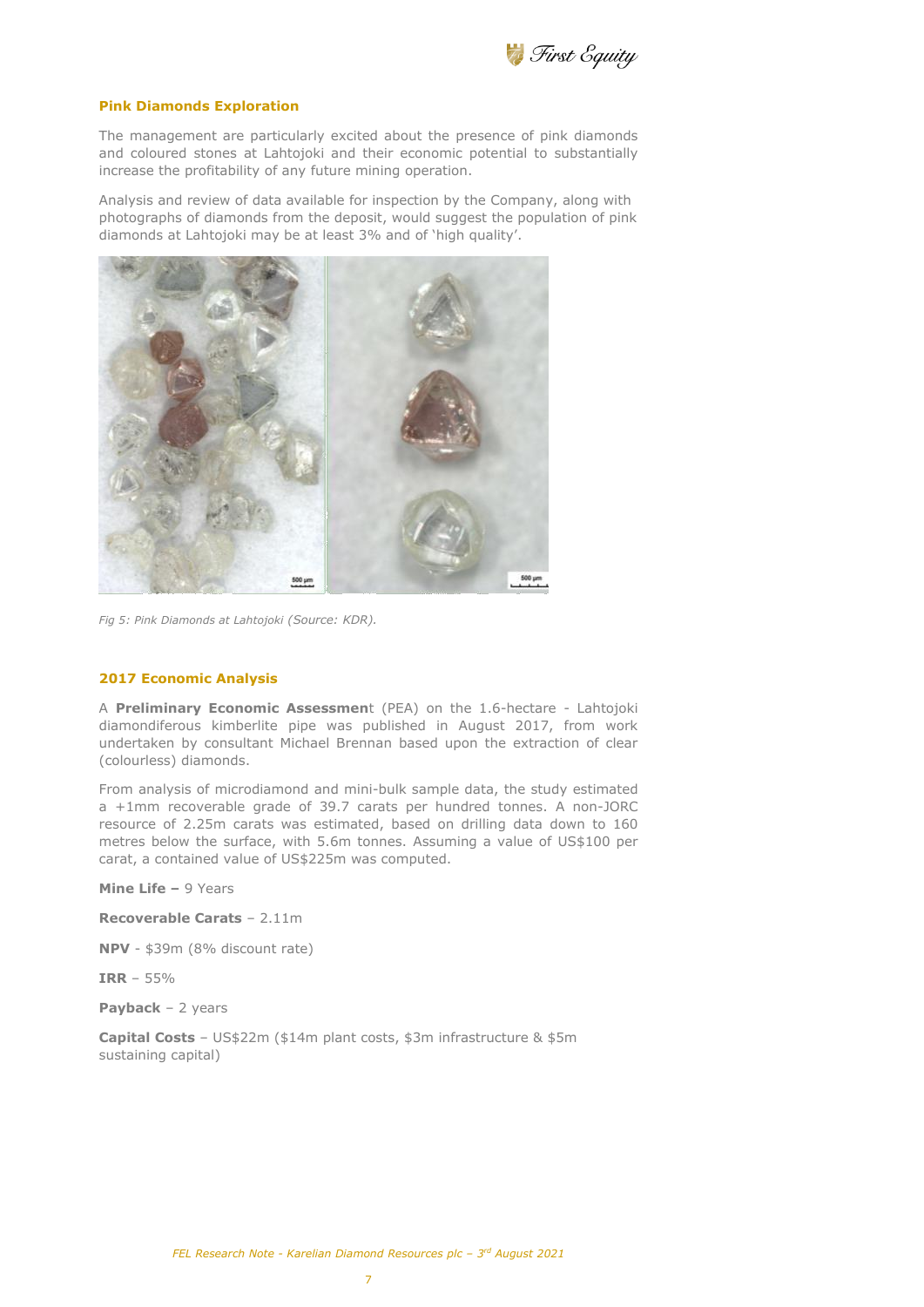

## **KUHMO PROJECT AREA**

Karelian's secondary focus after Lahtojoki is exploration in the Kuhmo region of Eastern Finland which lies next to the border with Russia. The management believe that from results achieved to date, the Kuhmo region could be a new kimberlite province in the making.

Four exploration permits are held at Kuhmo, covering a total area of 8.15 sq. km, along with two reservation licences over a larger area of 2,930 sq. km.

At **Riihivaara** in 2015, Karelian discovered a new kimberlite body from till sampling and ground geophysics. Based on indicator mineral analysis, the kimberlite is likely to be diamondiferous. It has been identified as being at least 350 metres in length, with the kimberlite open along strike and at depth.



*Fig 6: Riihivaara kimberlite (Source: KDR).* 

Several kimberlite anomalies have been found by Karelian in the Kuhmo area, one of which is '**Anomaly 5'**, consisting of an interesting green diamond found in 2017 from till sample material.

The discovery of this very rare green diamond, along with high concentrations of kimberlitic indicator minerals in the area, strongly suggest that a diamondiferous kimberlite is present.



*Fig 7: Kuhmo green diamond (Source: KDR).* 

Karelian recently secured additional exploration acreage adjacent to this anomaly, in the hope that other undiscovered kimberlites may lie nearby, given that kimberlites tend to occur in clusters.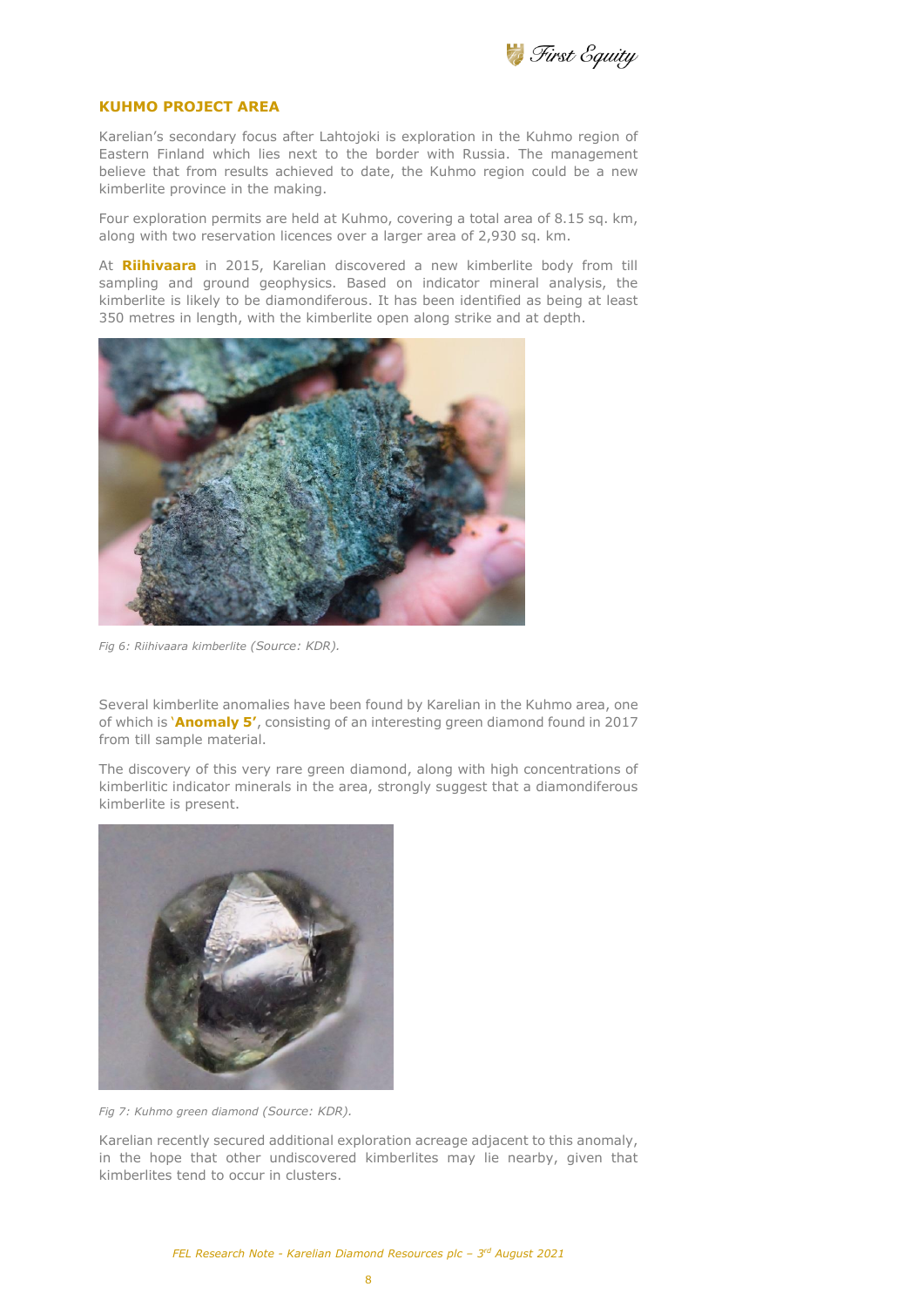

An unmanned (drone) geophysics survey was completed in June 2021 over the 'Anomaly 5' target and nearby area. Results from the survey are being combined with existing kimberlite indicator minerals data and drilling information in the area to assist in the location of potential kimberlite bodies and hopefully the source of the green diamond find. Depending on the results of this analysis, 3 to 4 shallow holes of up to 50 metres could be drilled soon on identified kimberlite targets.

Exploration work undertaken by Karelian on its **Seitaperä** project helped to increase the size of previously reported 4.0 hectares dyke to 6.9 hectares, which makes it the largest diamondiferous kimberlite pipe discovered in Finland to date.

Drill core extraction work from the Seitaperä pipe recovered 67 diamonds from a 100kg sample, which included 6 macro diamonds of greater than 0.5mm diameter.

## **BROOKEBOROUGH PROJECT**

Karelian holds an exploration licence over the historic Brookeborough diamond discovery in County Fermanagh, Northern Ireland covering a sizeable area of 247.15 sq. km (licence KDR1/19). Diamond exploration interest in the area goes back to 1816, when an uncut diamond was found by a young girl in the Colebrooke river, which was then given to Lady Brookeborough.

No serious follow up exploration was conducted until 1996 when a regional sampling programme identified some chromites which could possibly indicate the presence of kimberlite source rocks.

A heavy mineral stream sediment programme was completed by Karelian in July 2021, which involved the taking of ten lots of 20kg sample material from various sites around the Colebrooke river. The samples have been sent to a laboratory in Canada for analysis, with the objective of identifying kimberlite indicator minerals, the results of which are awaited.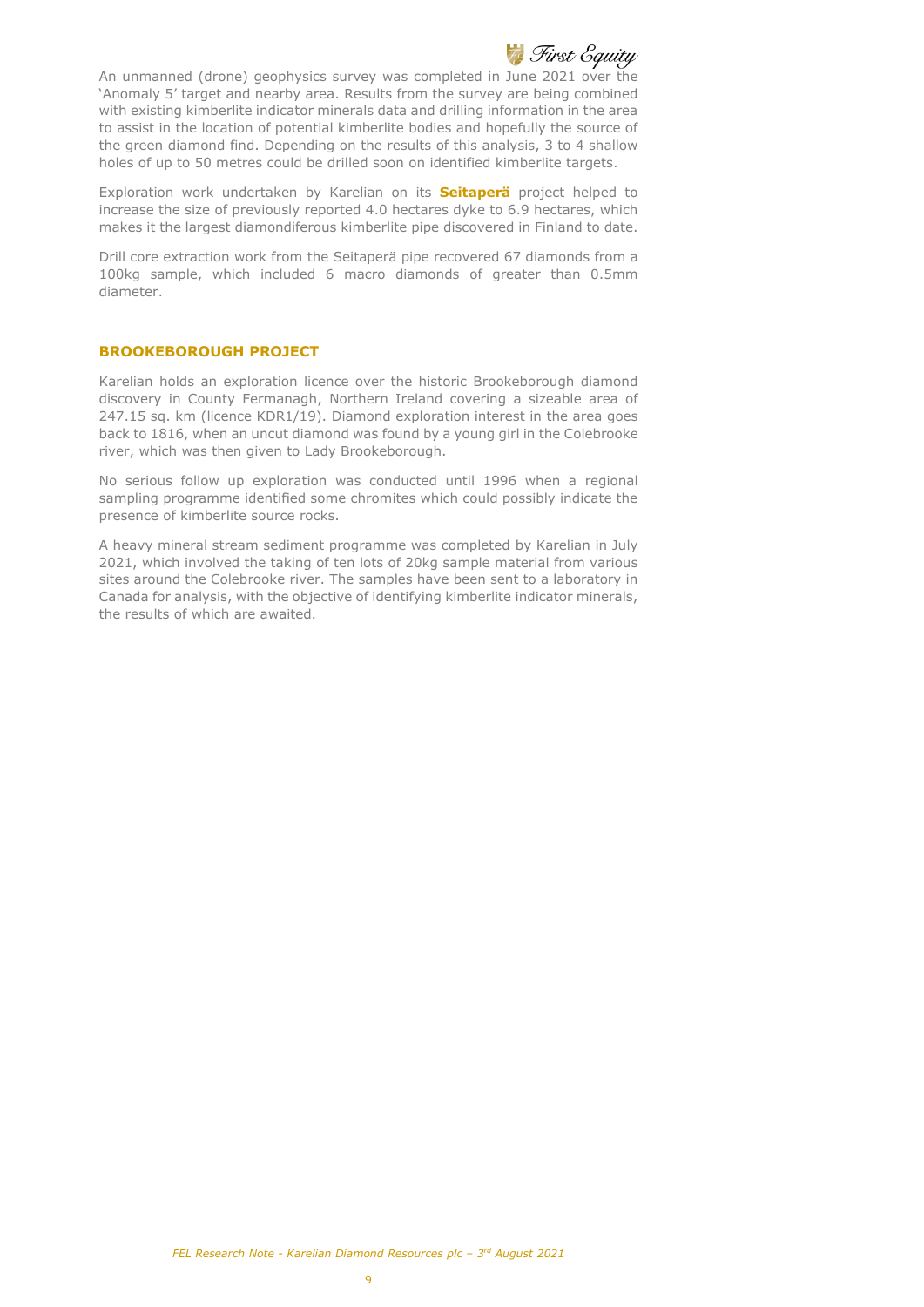

#### **VALUATION ANALYSIS**

To determine a valuation for Karelian Diamond Resources, we have amended the numbers from the Lahtojoki PEA in 2017 to include the highly lucrative potential of pink diamond production revenue.

Inflation costs since 2017 have been factored into our calculations (+5.5%), along with some increased costs associated with pink diamond production in terms of higher marketing, processing and labour costs.

Our base case analysis assumes 3% of recovered diamonds will be 'pink diamonds', along with a price per pink diamond 10x that of its colourless equivalents.

All other parameters within the 2017 PEA remain the same, such as a non-JORC resource of 2.25m carats and 9-year mine life.

An un-risked NPV of \$69m is computed using a discount rate of 8%, representing a substantial 77% improvement on the \$39m 2017 PEA NPV8.

| Lahtojoki - NPV<br>(US\$') | <b>2017 PEA est.</b> | <b>2021 FEL est.</b> |  |
|----------------------------|----------------------|----------------------|--|
| <b>Resource</b>            | 2.25m carats         | 2.25m carats         |  |
| <b>Recoverable Grade</b>   | 39.7 cpht            | 39.7 cpht            |  |
| <b>Recoverable Carats</b>  | 2.11 carats          | 2.11 carats          |  |
| <b>Mine Life</b>           | 9 years              | 9 years              |  |
|                            |                      |                      |  |
| <b>Value Per Carat</b>     |                      |                      |  |
| Colourless Diamonds        | \$100 per carat      | \$100 per carat      |  |
| Pink Diamonds              | not included         | \$1,000 per carat    |  |
| <b>Production %</b>        |                      |                      |  |
| Colourless Diamonds        | 100%                 | 97%                  |  |
| Pink Diamonds              | not included         | 3%                   |  |
|                            |                      |                      |  |
| <b>Capital Costs</b>       | \$22m                | \$24m                |  |
| <b>Contained Value</b>     | \$225m               | \$261m               |  |
|                            |                      |                      |  |
| <b>NPV8</b>                | \$39m                | \$69m                |  |

*Fig: 8: 2017 PEA and 2021 FEL NPV estimates (Source: FEL).* 

To determine a price per share for Karelian, we have applied several risk factors such as an exploration and pink diamond discovery risk (40%) and development/finance risk (20%), to arrive at a risked NPV of \$33.1m, which computes to a price per share of 35p. This only considers the economic potential of Lahtojoki and production of pink diamonds and does not attribute any upside to other projects.

| Lahtojoki - Value to Karelian Shareholders<br>(US\$'/E') |                   |  |  |  |
|----------------------------------------------------------|-------------------|--|--|--|
| 2021 FEL NPV est.                                        | \$68.9m           |  |  |  |
| Less Exploration Risk (-40%)                             | \$41.4m           |  |  |  |
| <b>Less Development / Finance</b><br>Risk (-20%)         | \$33.1m           |  |  |  |
| (E/US\$ 1.38 Ex. Rate)                                   | £24.0m            |  |  |  |
| <b>KDR SII</b>                                           | 68.54m            |  |  |  |
| <b>Price Per Share</b>                                   | 35.0 <sub>p</sub> |  |  |  |

*Fig: 9: Lahtojoki value to shareholders (Source: FEL).*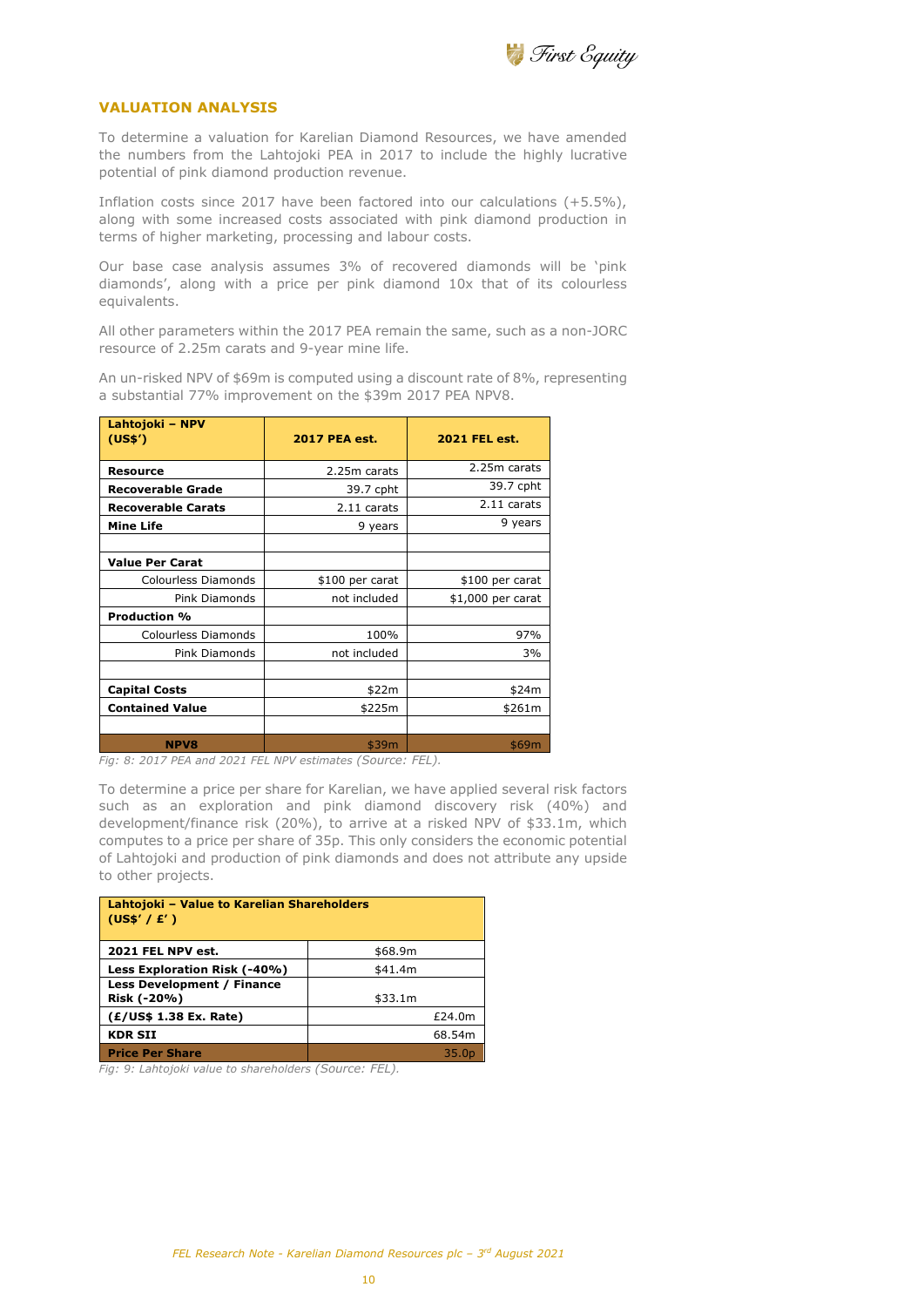

## **SENSITIVITY ANALYSIS**

The value derived from any mine operation will be dependent upon the percentage obtained (1% to 5%) from pink diamonds compared to colourless diamonds and comparable value multiple obtained (x5 to x15).

Our sensitivity analysis (Fig 10 and 11) shows both the risked and un-risked NPV at different percentage and value multiple figures, compared to a base-case assumption (3% and x10 value).

An ultra-prudent assumption of (1% pinks and x5 value) gives an un-risked NPV8 of \$32m, or risked \$15.4m, using the risk parameters applied to our base case calculation.

At the higher end (5% pinks and x15 value), which we believe is near to what the Argyle mine achieved in certain years of its operation, the risked NPV8 is \$65m, which equates to a price of 69p per share.

| <b>Un-Risked NPV8</b><br><b>Sensitivity</b><br>Values (US\$') | <b>Price of</b><br><b>Pink Diamond x Colourless</b><br><b>Diamond</b> |         |          |
|---------------------------------------------------------------|-----------------------------------------------------------------------|---------|----------|
| <b>Percentage</b><br><b>Pink Diamonds</b>                     | x5                                                                    | x10     | x15      |
| 1%                                                            | \$32.0m                                                               | \$34.4m | \$46.8m  |
| 2%                                                            | \$39.4m                                                               | \$54.2m | \$68.9m  |
| 3%                                                            | \$46.8m                                                               | \$68.9m | \$91.1m  |
| 4%                                                            | \$54.2m                                                               | \$83.7m | \$113.3m |
| 5%                                                            | \$61.5m                                                               | \$98.5m | \$135.4m |

*Fig: 10: Un-risked sensitivity NPV table (Source: FEL).* 

| <b>Risked NPV8</b><br><b>Sensitivity</b><br>Values (US\$') | <b>Price of</b><br><b>Pink Diamond x Colourless</b><br><b>Diamond</b> |         |         |
|------------------------------------------------------------|-----------------------------------------------------------------------|---------|---------|
| <b>Percentage</b><br><b>Pink Diamonds</b>                  | x <sub>5</sub>                                                        | x10     | x15     |
| 1%                                                         | \$15.4m                                                               | \$18.9m | \$16.8m |
| 2%                                                         | \$18.9m                                                               | \$26.0m | \$33.1m |
| 3%                                                         | \$22.5m                                                               | \$33.1m | \$43.7m |
| 4%                                                         | \$26.0m                                                               | \$40.1m | \$54.4m |
| 5%                                                         | \$29.6m                                                               | \$47.2m | \$65.0m |

*Fig: 11: Risked sensitivity NPV table (Source: FEL).*